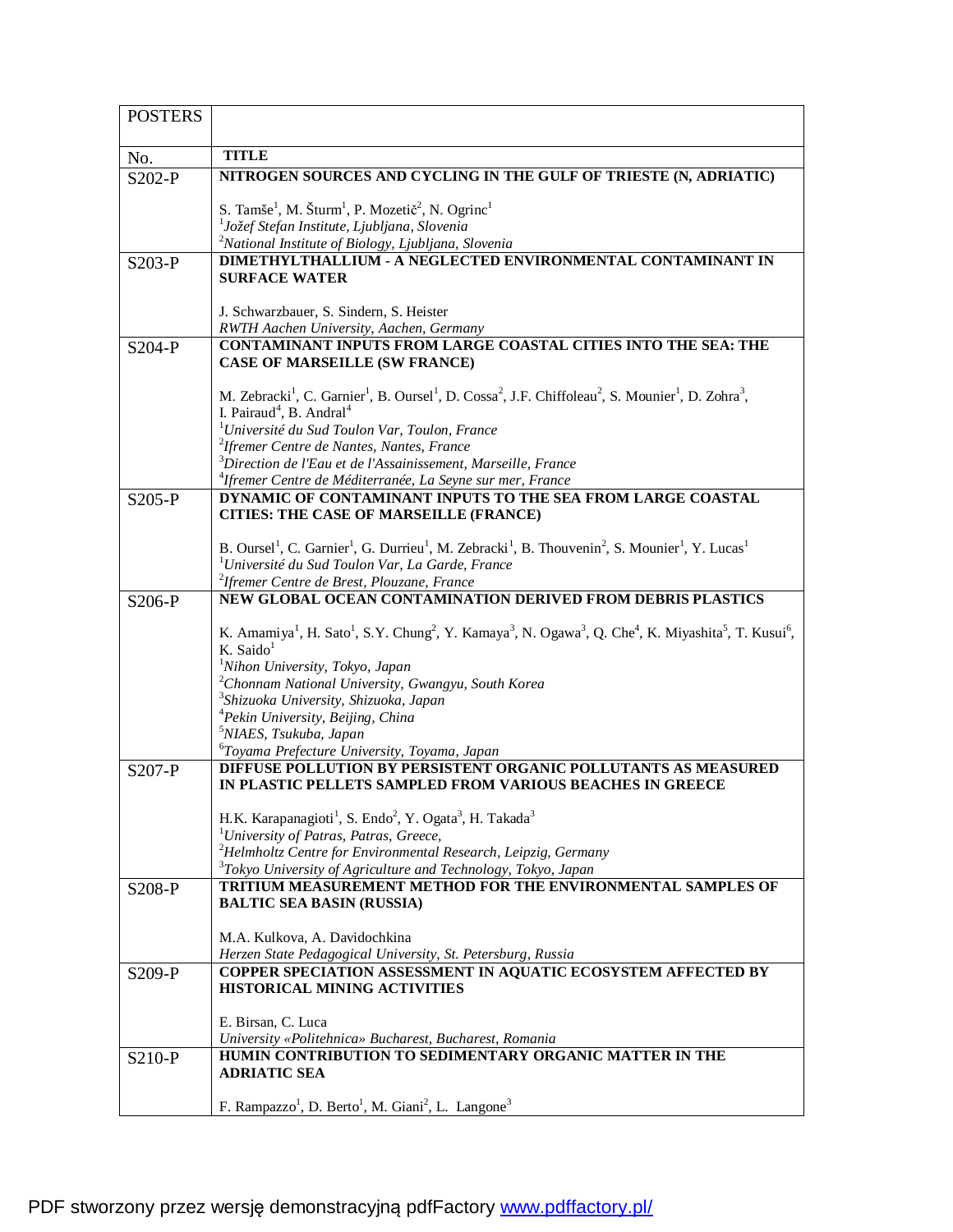|          | ${}^{1}$ Istituto Superiore per la Protezione e la Ricerca Ambientale, Chioggia, Italy                                                                                                                  |
|----------|---------------------------------------------------------------------------------------------------------------------------------------------------------------------------------------------------------|
|          | $^{2}$ Istituto Nazionale di Oceanografia e di Geofisica Sperimentale, Trieste, Italy                                                                                                                   |
|          | <sup>3</sup> Istituto di Scienze Marine, Bologna, Italy                                                                                                                                                 |
| $S211-P$ | COULD ANTIFOULING PAINTS CONTRIBUTE TO METALS CONTAMINATION IN                                                                                                                                          |
|          | SEDIMENTS OF THE SOUTHERN VENICE LAGOON?                                                                                                                                                                |
|          |                                                                                                                                                                                                         |
|          | D. Berto <sup>1</sup> , R. Boscolo <sup>1</sup> , F. Cacciatore <sup>1</sup> , S. Covelli <sup>3</sup> , F. Rampazzo <sup>1</sup> , M. Giani <sup>2</sup>                                               |
|          | ${}^{1}$ Istituto Superiore per la Protezione e la Ricerca Ambientale, Chioggia, Italy                                                                                                                  |
|          |                                                                                                                                                                                                         |
|          | $^{2}$ Istituto Nazionale di Oceanografia e Geofisica Sperimentale, Trieste, Italy                                                                                                                      |
|          | <sup>3</sup> Ambientali e Marine, Trieste, Italy                                                                                                                                                        |
| $S212-P$ | <b>MERCURY AND HUMIC ACIDS IN THE GRADO AND MARANO LAGOON BOTTOM</b>                                                                                                                                    |
|          | <b>SEDIMENTS</b>                                                                                                                                                                                        |
|          |                                                                                                                                                                                                         |
|          | S. Covelli <sup>1</sup> , D. Berto <sup>2</sup> , F. Rampazzo <sup>2</sup> , M. Giani <sup>3</sup> , A. Emili <sup>1</sup> , V. Fajon <sup>4</sup> , M. Horvat <sup>4</sup> , A. Acquavita <sup>5</sup> |
|          | <sup>1</sup> Università di Trieste, Trieste, Italy                                                                                                                                                      |
|          | $2$ Ist. Sup. Protezione e Ricerca Ambientale, Chioggia, Italy                                                                                                                                          |
|          | $3$ Istituto Nazionale di Oceanografia e Geofisica Sperimentale, Trieste, Italy                                                                                                                         |
|          | <sup>4</sup> Jožef Stefan Institute, Ljubljana, Slovenia                                                                                                                                                |
|          | <sup>5</sup> ARPA Friuli Venezia Giulia, Udine, Italy                                                                                                                                                   |
| S213-P   | <b>VERTICAL DISTRIBUTION OF TRACE METALS IN THE KRKA RIVER ESTUARY</b>                                                                                                                                  |
|          | (CROATIA) ACCESSED DGT AND VOLTAMMETRY                                                                                                                                                                  |
|          |                                                                                                                                                                                                         |
|          | A.M. Blatarić <sup>1</sup> , D. Omanović <sup>1</sup> , C. Garnier <sup>2</sup> , V. Lenoble <sup>2</sup> , N. Cukrov <sup>1</sup> , S. Mounier <sup>2</sup> , J. Gonzalez <sup>3</sup> ,               |
|          | I. Pižeta <sup>1</sup>                                                                                                                                                                                  |
|          | $1$ Ruđer Bošković Institute, Zagreb, Croatia                                                                                                                                                           |
|          | <sup>2</sup> Université du Sud Toulon, La Garde, France                                                                                                                                                 |
|          | <sup>3</sup> IFREMER, La Seyne mer, France                                                                                                                                                              |
|          | SILICA-GEL-BONDED MACROCYCLE SYSTEM AS SOLID PHASE EXTRACTION                                                                                                                                           |
| $S214-P$ | ADSORBENT FOR THE SEPARATION OF ARSENIC SPECIES (As <sup>3+</sup> /As <sup>5+</sup> ) IN                                                                                                                |
|          | <b>NATURAL WATERS</b>                                                                                                                                                                                   |
|          |                                                                                                                                                                                                         |
|          | I.M.M. Rahman <sup>1,2</sup> , Z.A. Begum <sup>1</sup> , M. Nakano <sup>1</sup> , H. Kamada <sup>1</sup> , Y. Furusho <sup>3</sup> , S. Mizutani <sup>4</sup> , T. Maki <sup>1</sup> ,                  |
|          | H. Hasegawa $1$                                                                                                                                                                                         |
|          |                                                                                                                                                                                                         |
|          | <sup>1</sup> Kanazawa University, Kanazawa, Japan                                                                                                                                                       |
|          | <sup>2</sup> University of Chittagong, Chittagong, Bangladesh                                                                                                                                           |
|          | <sup>3</sup> GL Sciences, Inc., Tokyo, Japan                                                                                                                                                            |
|          | <sup>4</sup> Osaka City University, Osaka, Japan                                                                                                                                                        |
| $S215-P$ | PHOTOHALOGENATION OF ACETAMINOPHEN IN COASTAL MEDITERRANEAN                                                                                                                                             |
|          | <b>WATERS</b>                                                                                                                                                                                           |
|          |                                                                                                                                                                                                         |
|          | F. Tamtam, S. Chiron                                                                                                                                                                                    |
|          | Aix-Marseille Universités/CNRS, Marseille, France                                                                                                                                                       |
| S216-P   | CHANGES IN CHIRAL SIGNATURE OF VENLAFAXINE AS A TOOL FOR STUDIES                                                                                                                                        |
|          | OF BIOLOGICAL ATTENUATION PROCESSES OF TRACE ORGANIC                                                                                                                                                    |
|          | <b>POLLUTANTS IN RIVERS</b>                                                                                                                                                                             |
|          |                                                                                                                                                                                                         |
|          | Z. Li <sup>1,2</sup> , H. Fenet <sup>1</sup> , E. Gomez <sup>1</sup> , S. Chiron <sup>2</sup>                                                                                                           |
|          | <sup>1</sup> University of Montpellier, Montpellier, France                                                                                                                                             |
|          | <sup>2</sup> Aix-Marseille Universités/CNRS, Marseille, France                                                                                                                                          |
| S217-P   | UREA IN SWIMMING POOL WATER: OCCURENCE AND REACTIVITY WITH                                                                                                                                              |
|          | <b>CHLORINE</b>                                                                                                                                                                                         |
|          |                                                                                                                                                                                                         |
|          | D.A. Freyfer, W. Feng, F. Dossier-Berne, J. De Laat                                                                                                                                                     |
|          | Université de Poitiers, Poitiers, France                                                                                                                                                                |
| S218-P   | RELATIONSHIP BETWEEN ACIDITY AND COMPOSITION OF PRECIPITATION                                                                                                                                           |
|          |                                                                                                                                                                                                         |
|          | A.Mihajlidi-Zelić <sup>1</sup> , D. Đorđević <sup>2</sup> , D. Relić <sup>1</sup> , I. Timotić <sup>3</sup> , A. Popović <sup>1</sup>                                                                   |
|          | <sup>1</sup> University of Belgrade, Belgrade, Serbia                                                                                                                                                   |
|          | $2$ Institute of chemistry, technology and metallurgy, Belgrade, Serbia                                                                                                                                 |
|          | <sup>3</sup> Republic Hydrometeorological Service of Serbia, Belgrade, Serbia                                                                                                                           |
|          |                                                                                                                                                                                                         |